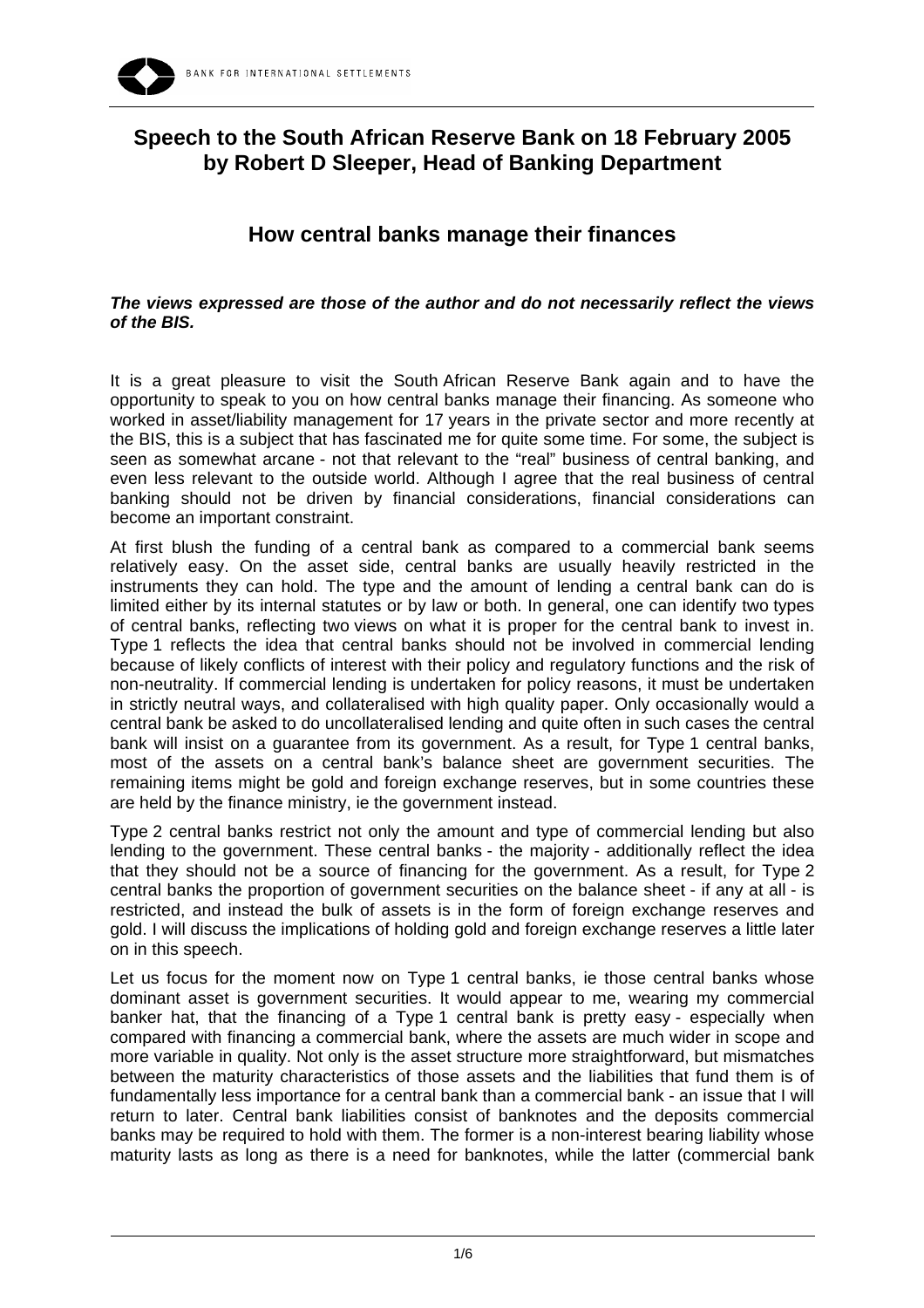

deposits) have maturities as long as reserve requirements remain in place and, moreover, are either non-interest bearing or bear rates of interest significantly below market rates.

So looking at things from an asset/liability standpoint, the central bank with zero gold and foreign exchange reserves earns a profit equal to the interest income on the government securities it holds plus whatever interest it earns on collateralised loans made through its discount and Lombard facilities. This appears to be such an easy way to make money that it only becomes politically and socially acceptable as long as the central bank acts as a public institution; ie remits most of its profits to the government, even if it is privately owned, as is the case in South Africa. We need to be very clear on this point, namely that because its profits stem essentially from its role as issuer of the currency and maintainer of obligatory reserve requirements and because such revenues escalate as inflation increases central banks must be guided by clear policy and not financial objectives. And it is because the financial gains from inflation accrue to the government that central banks are granted the day-to-day independence from government to pursue policy objectives rather than financial ones.

So a central bank with little foreign exchange reserves or gold earns "easy" profits so long as government securities pay interest. In the baseline case, the problems to solve are the one just mentioned - preventing policy decisions from being diverted by financial considerations and preventing easy income from engendering slack attitudes on the part of central bankers towards the use of public money. What departures from this baseline should we be concerned about? Before we get to foreign exchange reserves and gold, there are several domestic concerns that should be mentioned.

First, the presumption that central bank claims on government bear interest is not trivial. In several countries fiscal dominance has at times included the obligation of the central bank to finance government at such low interest rates that profitability has been compromised. For this reason loans to government should typically be in the form of marketable securities bearing market rates of interest. This should include interest stemming from claims arising from losses on foreign exchange market intervention. As I understand it, the claim that the South African Reserve Bank had on the government was not interest bearing, but the claim is being paid off without so far compromising the financial position of the Bank.

My second point is about profitability. Normally monetary policy operations should be profitable. Whether implementing monetary policy through open market operations or standing facilities, the central bank purchases or borrows securities (repos), ie lends money, when money market interest rates are high and it wants to add liquidity to bring them down. Conversely, it sells or lends securities, ie borrows money, when money market interest rates are low and it wants to withdraw liquidity in order to raise rates. These activities are obviously profitable for the central bank. Furthermore, in a growing economy the central bank's balance sheet must grow, because it is at the base of the credit structure and money supply. Therefore, over the course of a year the central bank must buy more securities than it sells, thereby expanding its balance sheet. Since the extra assets it acquires are financed by an increase in commercial bank deposits, central bank profits will rise as the money supply grows.

There can, however, be limits to the volume of market operations that a central bank can engage in before distortions arise in markets. On occasion, central banks can find themselves being forced to conduct such large volumes of market operations that collateral availability and other considerations force the central bank to provide liquidity at progressively lower rates. Examples include the mountain of commercial and trade bills that ended up on the central bank's balance sheet following attempts to control credit creation by government over-funding in the UK in the 1980s, and the persistent government over-funding in New Zealand in recent years. In both cases this excessive government bond issuance required the central bank to make up large and persistent liquidity shortfalls on a daily basis in an environment where collateral acceptable to the central bank became scarce.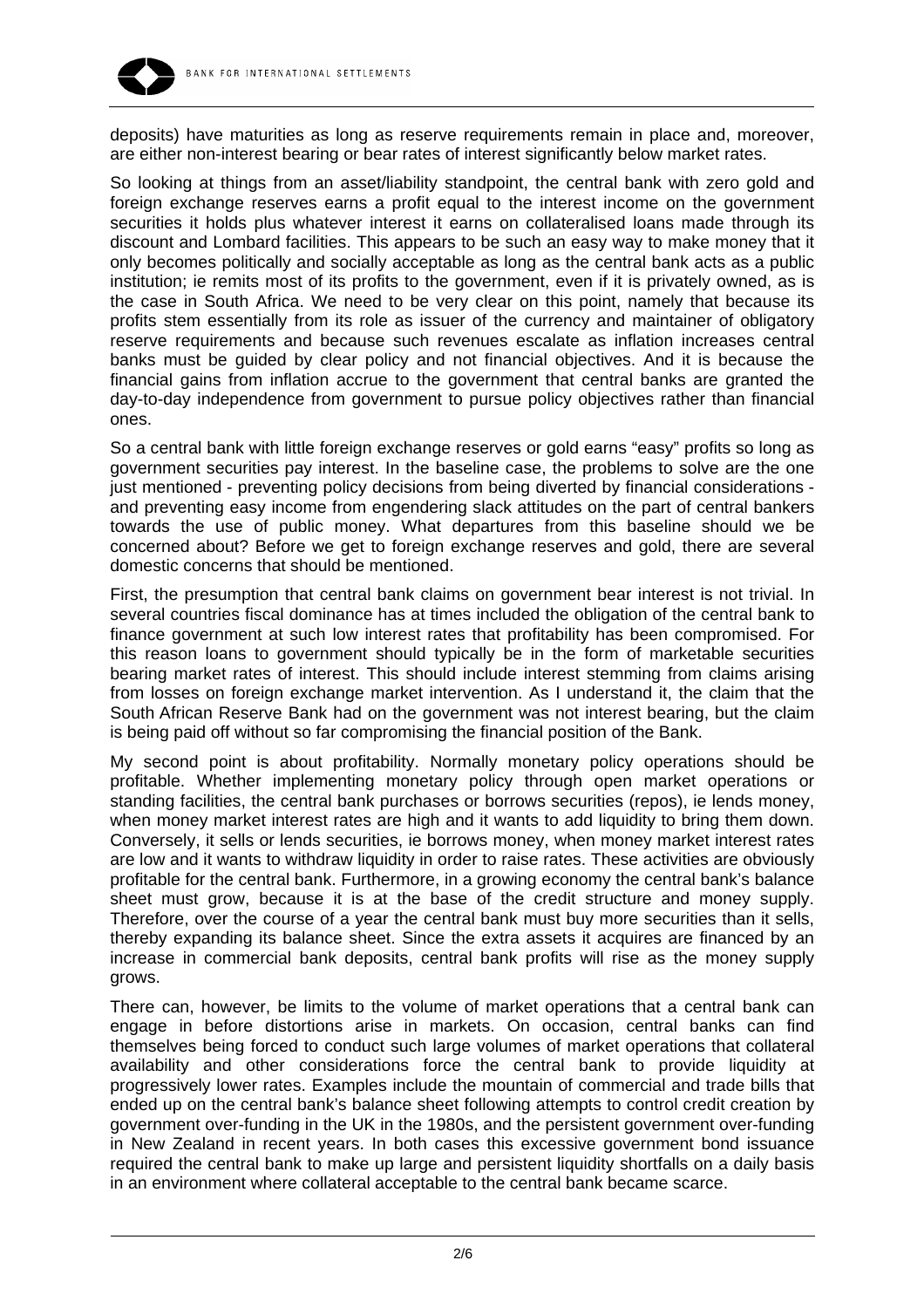

South Africa faced a similar problem not so long ago in the context of operations to stabilise domestic liquidity in the face of large-scale foreign currency intervention. The consequence of these activities is that the central bank is forced to carry progressively lower-yielding assets or raise funds at progressively higher costs, thereby reducing its profitability for the duration of these operations. This duration may last for a considerable period of time.

A third potential concern is associated with the low level of inflation that central banks have managed to achieve. Consistently low inflation leads to lower interest rates and a lower positive interest spread between the central bank's assets and liabilities. Indeed in a deflation environment with rates at zero there is no spread left at all. Moreover, in such circumstances monetary policy operations can involve central banks taking on large volumes of high-priced assets with significant revaluation risk attached. Some central banks have found themselves in this position in recent years - most notably the Bank of Japan which has accumulated large amounts of Japanese Government Bonds at very low yields.

Finally, in recent years a new concern over the outlook for central bank profitability has emerged. This is the growth in credit and debit cards and the potential growth in e-money which collectively reduce the need for people to hold currency. Looking ahead I suppose we could envisage the day when we reach the cashless society. When this happens, central banks will lose an important source of income. This can of course be compensated by the receiving of non-interest bearing demand deposits from mandatory reserve requirements, but these are also declining as the authorities rely less on lower reserve requirements to manage monetary conditions and payments systems. This decline in the profitability of central banks might lead some to consider charging directly for the services they provide, such as providing intraday overdrafts as a means of keeping the payments system functioning. But there are clearly limits to how far this can go before legitimate cost recovery becomes a disguised tax mechanism.

Despite these concerns, maintaining the profitability of a central bank which is focused purely on domestic monetary policy is still relatively easy compared to one which also has to worry about its exchange rate. Let us consider a situation where the central bank carries not just government bonds and a few domestic loans on its balance sheet but in addition gold and foreign exchange reserves. Traditionally gold was a zero interest asset and, although it is true that nowadays some central banks can and do lend their gold, the facts are that (a) the return is very low and (b) many central banks are unwilling to take the risk and do not lend their gold at all. So holding gold drags down the spread between return on assets and cost of liabilities and from a net interest income standpoint reduces central bank profitability. However, from a portfolio diversification standpoint, holding gold has proven to be an excellent investment. We at the BIS hold a considerable amount of gold and in recent years have benefited considerably on a valuation base from the rise in the price of gold.

I shall discuss the issue of whether or not central banks should mark their reserves to market a little later on.

But now let us turn to foreign exchange reserves which for the most part I have left out of the picture thus far. This is where the problem can become more serious. The critical issues in determining the profitability of holding foreign exchange reserves are (1) the relationship between domestic interest rates and the interest rates on the foreign exchange reserves and (2) the impact of the evolution of the exchange rate on the domestic currency value of the reserves.

Looking at the interest rate spread question first, if domestic rates are high and the rates on the reserves are low, potentially the central bank has a problem. For example, when the South African Reserve Bank buys dollars and sells rand, to avoid causing inflation, largesized purchases of foreign exchange must be financed, not by balance sheet expansion, but by asset substitution. The Reserve Bank must sell or lend some of its domestic securities (higher-yielding securities) to make room for the lower-yielding dollar securities. By doing so,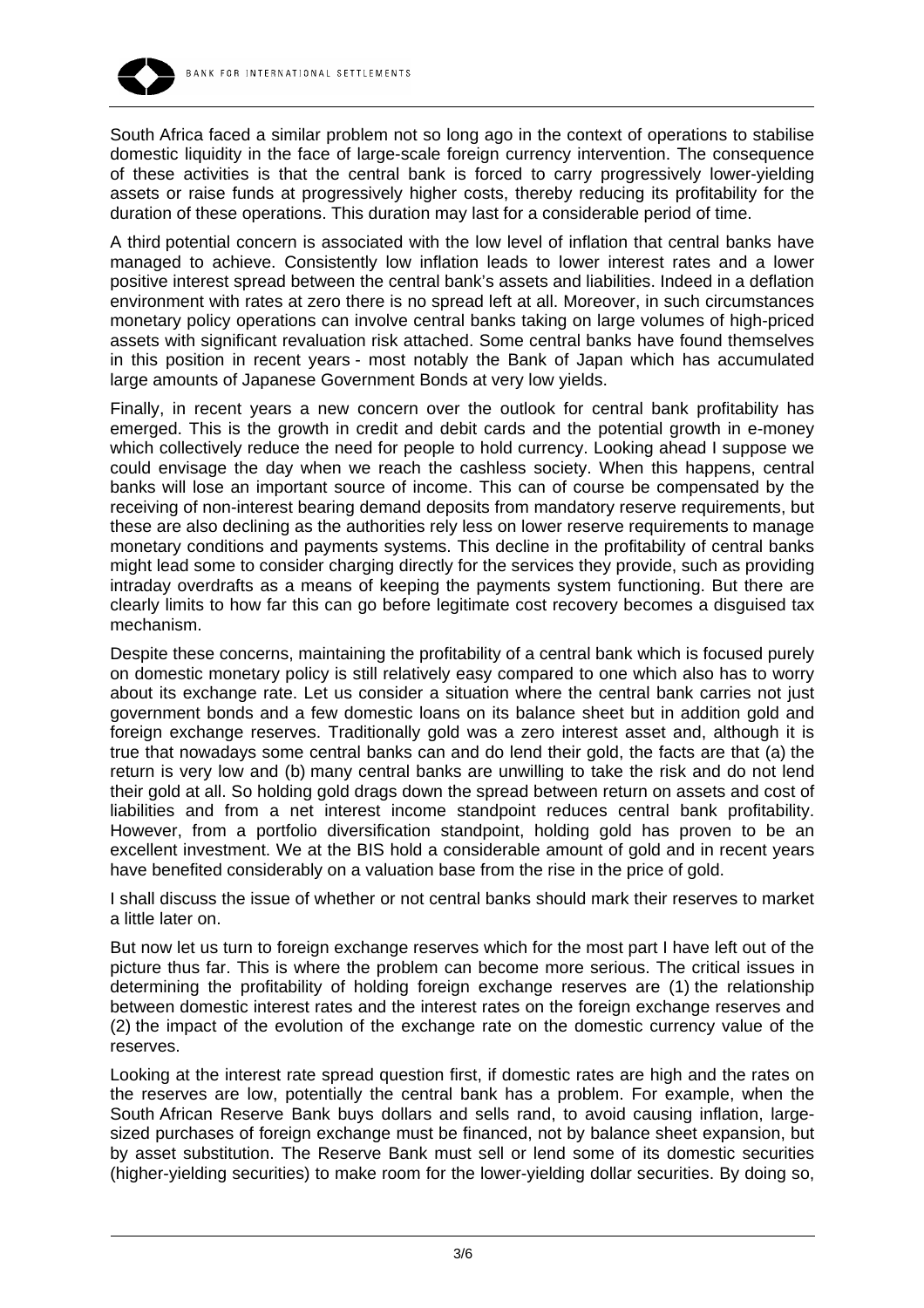

the Reserve Bank drains the liquidity generated by its intervention, ie sterilises the impact of its intervention. But it also reduces its profitability, because it substitutes lower-yielding assets for high-yielding assets. Another alternative for sterilising intervention, as you have discovered, is for the central bank to fund itself like a commercial bank, ie by issuing shortterm liability instruments at market rates of interest to finance its dollar investments. At times when collateral becomes scarce, this can become a cheaper source of funding for the central bank, but this still does not compensate for the interest differential between rand and dollars. In this situation the central bank faces a negative spread: borrowing in domestic currency at a higher rate than the return on its foreign currency investments. This produces a running loss.

However, for countries with very low interest rates, perhaps associated with deflation pressures, sterilisation of dollar intervention can yield a running profit. In fact, sterilised intervention for such countries is equivalent to what is commonly called a carry trade in the foreign exchange market, ie borrowing a low interest rate currency, such as the Japanese yen, to fund the acquisition of a high interest rate currency.

Let us return now to the issue of marking to market. The running loss or profit is not the end of the story. Whenever the exchange rate changes, so does the market value of the reserves in terms of the value of the liabilities used to fund those reserves. Traditionally central banks have not marked to market their reserves, thereby not making obvious these changes in market value. There is a school of thought that would argue that, because central banks are required to act in the public interest and not seek to maximise profits, they should not be required to mark to market. The problem with this argument is that, in seeking to act in the public interest, central banks can end up in situations where they lose a lot of money. Whether one likes it or not, foreign exchange intervention is risky. Whenever you sell the rand and buy the dollar - unless you have a need for dollars to buy something - you are taking a risk. This holds whether you are in the private sector or whether you are a central bank. If a central bank intervenes heavily to keep its currency down, it builds up a big foreign exchange position. And if its currency ultimately goes up anyway, not only might it have a negative carry on its foreign exchange reserves, it will also have a revaluation loss.

Now of course the idea of building up reserves is to have them available when your currency goes down. When this happens, you can sell your reserves back into the market, stabilise your currency and - oh, by the way - make a profit. Hopefully this profit will be large enough to cover any negative carry entailed by holding the reserves in the first place. Central banks that succeed in this endeavour are acting as stabilising speculators. If and when they succeed, they are acting both in their own interests and in that of the community.

Unfortunately, central banks have often found that things do not work out so well. Sometimes the central bank intervenes heavily to keep its own currency from either appreciating or depreciating, builds up a big position, but, then for reasons beyond its control (macro-policy shifts, political events or what have you), is forced to give up and pull out of the market. The resulting move in the exchange rate may be so great that it takes years to return to its average rate of purchase or sale. Meanwhile the cost of funding the position becomes so great and the likelihood of the exchange rate falling to its old level so small that a decision is made to liquidate gradually at a loss.

Mark to market accounting has the advantage of bringing this issue to the surface sooner rather than later. I note that the Reserve Bank has recently adopted fair value accounting in terms of IAS39 - with the only exception I understand being the treatment of gold reserves. I would be interested to know to what extent the considerations I just outlined were relevant to that decision. I also note that many of the largest reserve holders have not yet gone down this track for various reasons including, in some cases, because they may not hold enough capital to withstand the short-term volatility.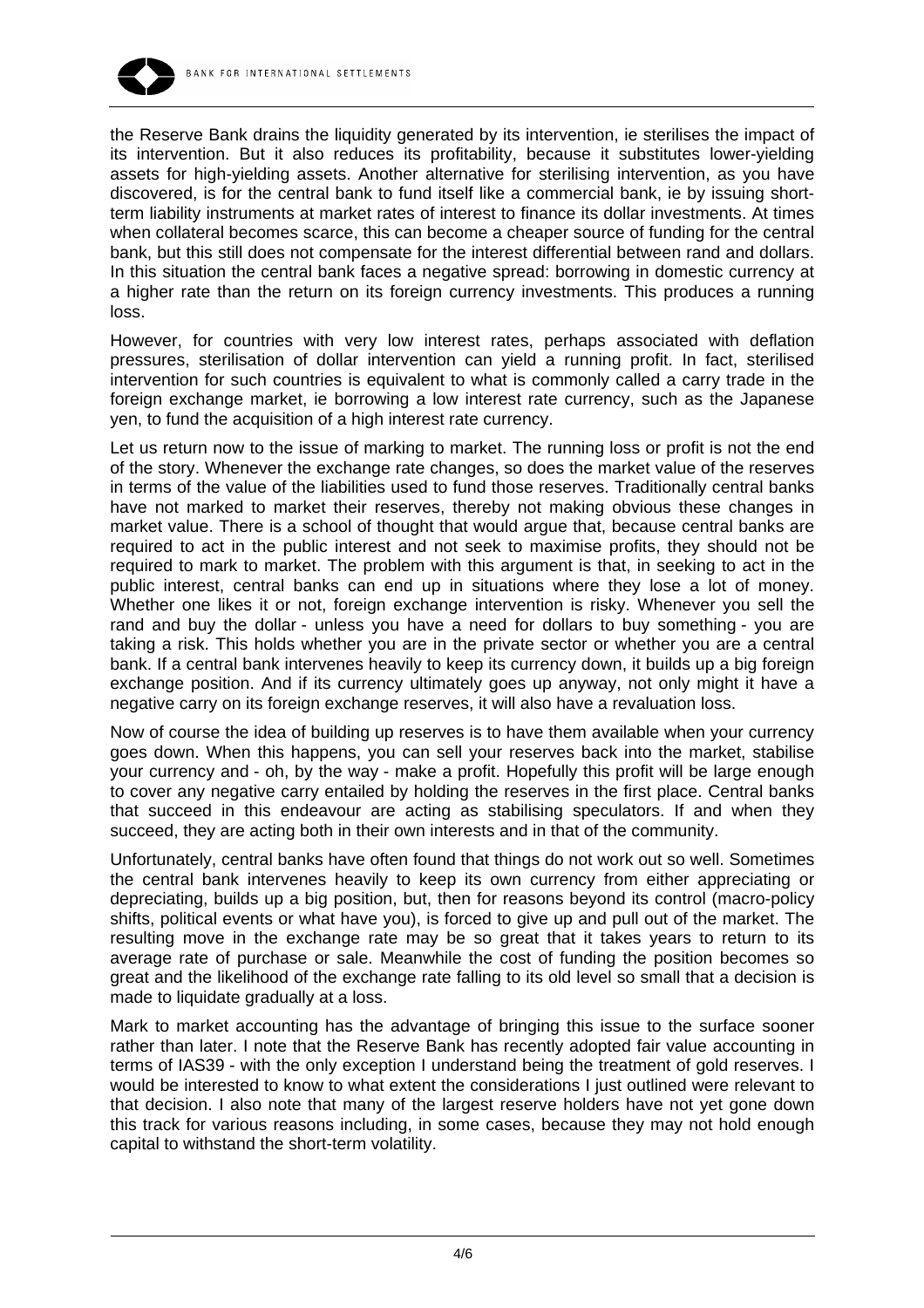

In other cases, foreign exchange reserves are held in the finance ministry, thereby relieving the valuation pressures on central banks and passing them on to the government. Your arrangement whereby revaluation risks are due to the government - if I understand the situation correctly - might provide a useful model for others in this regard.

Globally, foreign exchange reserves have nearly tripled over the past decade, rising to more than US\$3 trillion in 2004. Initially countries built reserves as insurance against a rainy day but in some cases it would appear that they also have in mind protecting their exporters against a falling dollar. But the potential financial cost of holding such rainy-day insurance and attempting to protect exporters can be substantial. For the average emerging market economy, in 1990 around a third of foreign exchange reserve holdings were effectively funded by currency on issue, reducing the interest margin. Subsequently, the proportion of foreign exchange reserves that is funded by currency has fallen to around one fifth, making for a larger financing gap to be filled by interest-bearing liabilities.

At the same time, because most of these reserves are invested in US\$ assets, the large fall in the dollar has significantly reduced the value of that investment when measured in local currency terms. Starting from the dollar peak at the end of 2001 back of the envelope calculations suggest the total loss in value could add up to as much as US\$ 100 billion, of which between 20 to 30% could have come from the US\$ 1.3 trillion worth of new investments in US\$ assets since the end of 2001. Even if we allow that one half of that loss offsets earlier revaluation gains from the dollar's exceptional appreciation, we still come up with a very high number with the potential for much greater losses should the dollar fall a lot further. Of course, a recovery in the dollar would immediately reduce these losses. Furthermore, I should add that those central banks holding gold will enjoy its mark to market benefits at times when the dollar goes down. As I mentioned earlier, these are the benefits gold has to offer as an instrument of diversification.

These mark to market risks together with the deterioration in the running interest rate margin associated with the holding of FX reserves have led central banks to search intensively for ways to improve the yield on them. A generation ago central banks were content to place their dollar holdings short term with commercial banks or in short-term government securities. The amounts they held were limited and only by keeping their placings short term could they be assured of having the liquidity in case they needed it.

Things have changed since then. Nowadays central banks move way out on the yield curve, looking for ways to improve return. Moreover, some are moving down the credit spectrum in a further attempt to reduce the cost of holding reserves. A few have even moved into equity investments.

In this area of intensive search for improved yield on reserve assets, the central banks are actually acting in the same manner as private sector investors. Usually this activity is restricted to investments outside the country itself. Nevertheless, risk management decisions must be free from actual, and perceived, conflict of interest. If, for example, a central bank were seen to be using "inside" information about policy to increase its own return on capital, trust - not only in the central bank but also in monetary policy - could be jeopardised.

The fact that central banks are increasingly taking risks in an attempt to improve the return on their reserves raises the question of whether or not they should be expected to hold capital against these risks, as would be expected of any firm in the private sector. Looking across the spectrum of central banks in different countries, there is in fact a wide variation in the extent to which central banks actually do hold capital. Most of these differences are historic and reflect earlier decisions about what arrangements are most suitable for providing it with adequate financial resources.

In the private sector, a key consideration in determining capital requirements is risk-taking, because capital serves as a buffer for financial risks. Now this is not to say that central bank performance should be measured, as in the private sector, by the return earned on its